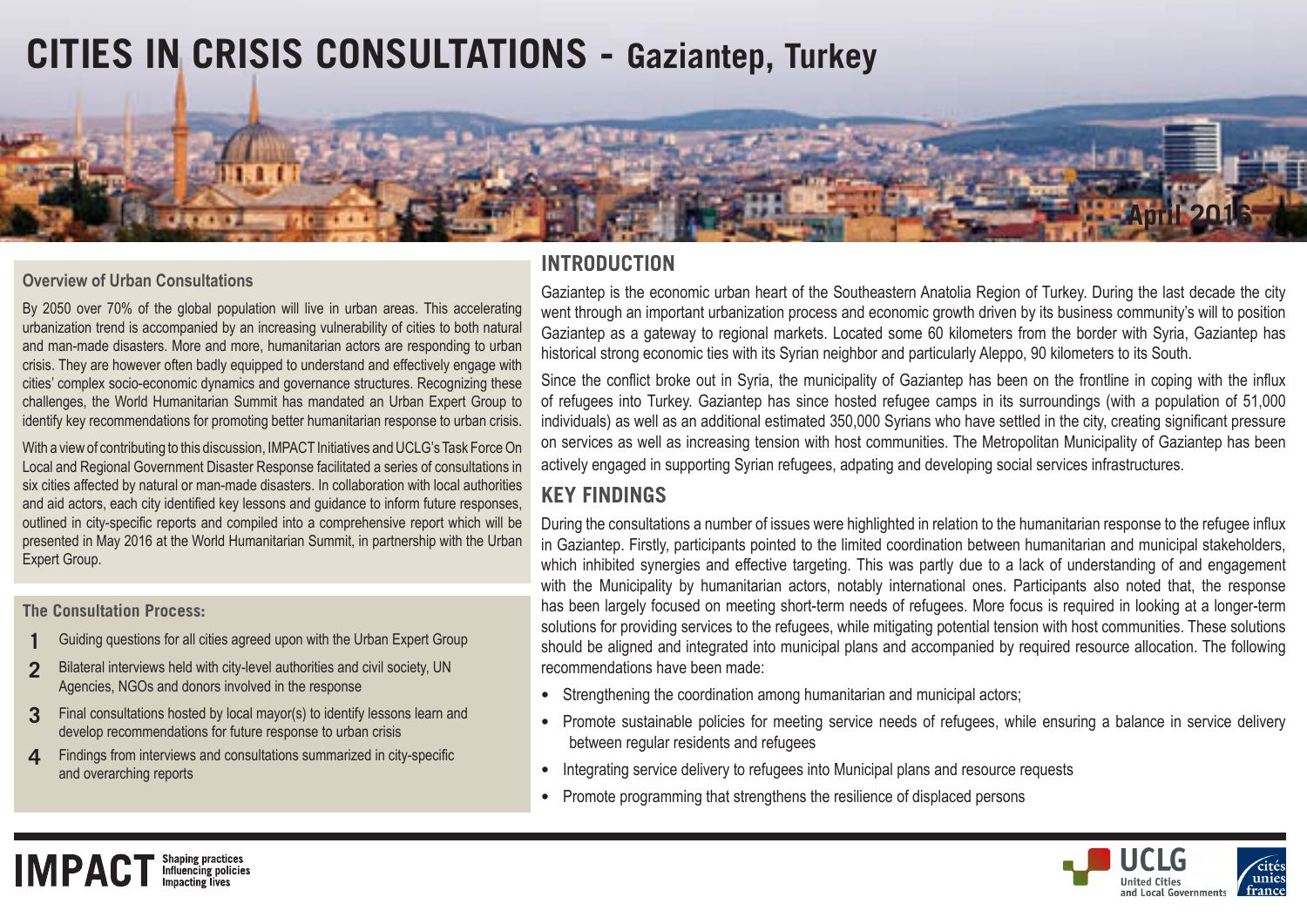## **Crisis Overview**

The five years of the Syrian conflict triggered the biggest humanitarian crisis since the World War II with an estimated total of 9 million displaced individuals. According to the United Nations High Commissioner for Refugees (UNHCR), over 3 million of Syrians have fled to Syria's neighbouring countries (Turkey, Lebanon, Jordan and Iraq). In addition, 6.5 million people are internally displaced within Syria.

Since the conflict broke out in Syria in March 2011, Turkey opened its border to Syrian citizens forced to leave the country. Along the five last years, their number has exponentially grown to reach (as of 11th of January 2015) 2,503,549 Syrians registered by the Government of Turkey and United Nations High Commissioner for Refugees (UNHCR) out of a total population of 78 millions . In 2015, Turkey was ranked as the country welcoming the highest number of refugees in the world and is Syria's neighboring country hosting the highest number of Syrians. 2.75 million of Syrians are expected to be registered in Turkey by the end of 2016 .

In reaction to the protracted refugee crisis, international humanitarian actors have upscale their support to host countries, and are currently orienting their action towards a resilience-based approach including a response to Syrians' needs but also to support communities hosting refugees.

# **KEY CHALLENGES ENCOUNTERED IN Gaziantep**

#### **1 Identification of reference authorities in Gaziantep**

Some aid actors, notably international ones, initially failed to approach relevant authorities to coordinate their action. This was partly due to a lack of knowledge on which authority to coordinate with. Institutions directly responsible for the Syrian crisis management are the Prime Ministry Presidency for Emergency and Disaster Management (AFAD) and the newly operational Directorate General for Migration Management (responsible for temporary protection, international protection and all migration-related matters), both present in Gaziantep. Since the beginning of the migratory influx, AFAD was the dedicated agency to develop humanitarian response and responsible for camp management.

### **2 Limited cooperation between international humanitarian actors and municipal actors**

Since the beginning of the crisis, Gaziantep has been a hub for international humanitarian actors settling in the city to manage activities, in a remote fashion, inside Syria. Along the time, those actors have gradually directed some of their programs to support Syrian refugees settled in the city of Gaziantep. However, collaboration between humanitarian and municipal actors remains rare, inhibiting synergies and effective planning.

# **3 Need of sustainable policies to face the migration influx**

With the Syrian crisis about to reach its 5th year, questions related to the duration of stay of Syrians in Turkey have been a constantly evolving issue. This uncertainty has led to challenges for the development of adapted, longer term policies towards refugees. Gradually, the different involved actors in the Syrian migratory influx to Turkey acknowledged the need to foster social inclusion of Syrians settled in Turkey, notably those in the fields of access to employment, education and health. Meanwhile the question of inclusion/integration is a very sensitive object of discussion in Turkey, especially given the potential increased in tension over employment and access to services between the Syrian and host population

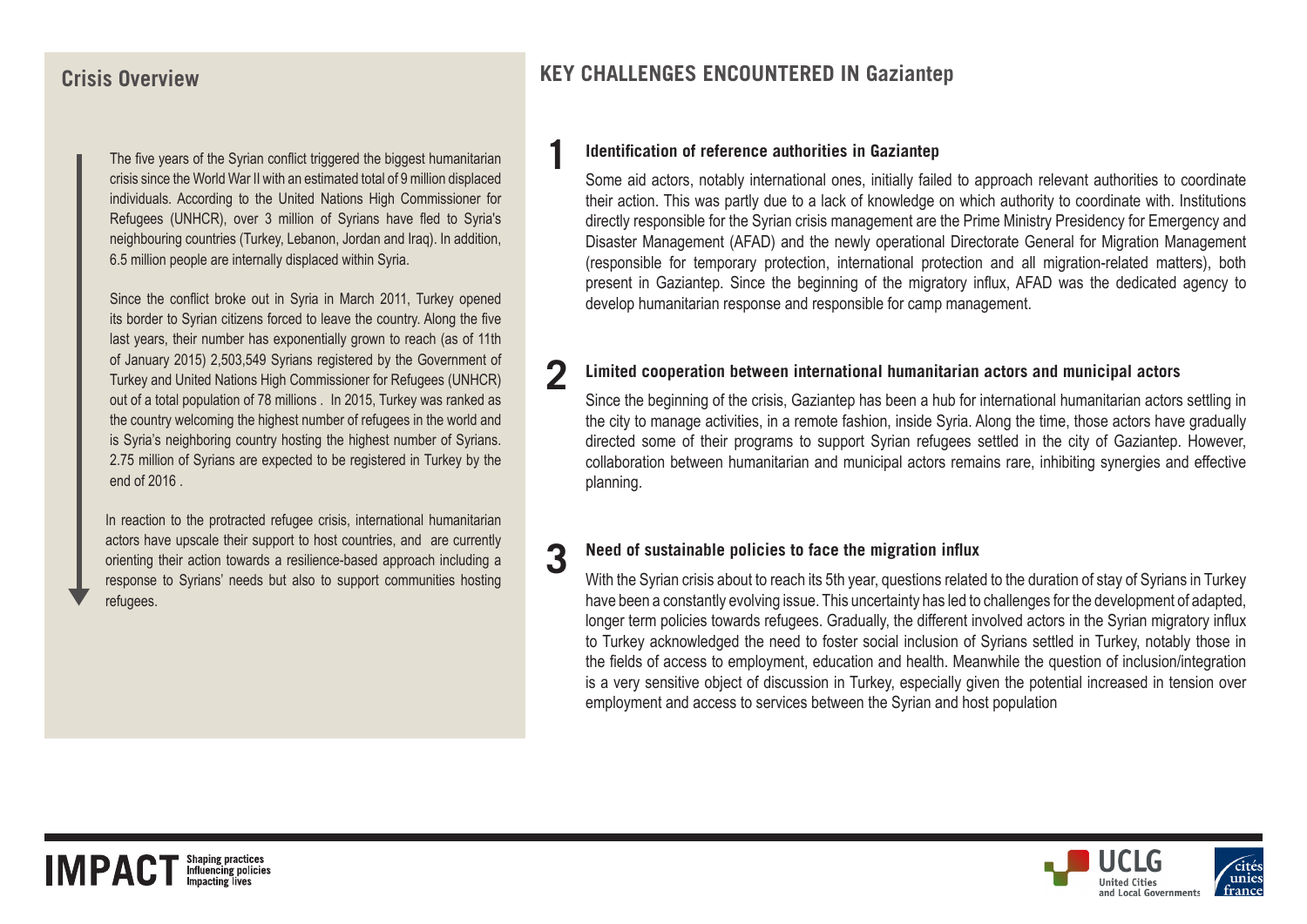# **4 Impact on city plans**

The Municipalities of Anatolia's Southeastern Region were among the first to receive a Syrian refugee population with humanitarian needs. They are now directly facing the issues related to longer-term settlements of the refugee population including the continued and increasing strain on municipal services and the need to develop social cohesion programs. The number and length of stay of refugees having exceeded planning figures, municipalities are increasingly over-stretched and in need of additional resources. For example, in Gaziantep the Syrian population has led the total city's population to be already higher than the population figures planned in the Metropolitan Municipality 2036 strategic plan.

### **5 Lack of integration of Service delivery to Syrian People in Municipal Strategic Planning**

Municipalities which developed social services towards the Syrian population had to face the challenge of developing ad hoc solutions, with restrained support from humanitarian actors and to cope with the related difficulties linked to a rapid increase of service-delivery. The role of Municipality in supporting Syrian refugees remains unclear, hindering the development of longer term planning and service adaptation

# **6 Strain on residents' living conditions and increased tension with refugees**

The influx of refugees has created a number of strains for local residents including on: infrastructures (water, electricity, waste management), pre-existing social services infrastructures, increase in housing markets' prices, discontent due to the feeling of unfair direction of social services to the sole Syrian population and competition on labour market. All these strains on residents' live conditions have raised social tensions between city-dwellers and refugees.



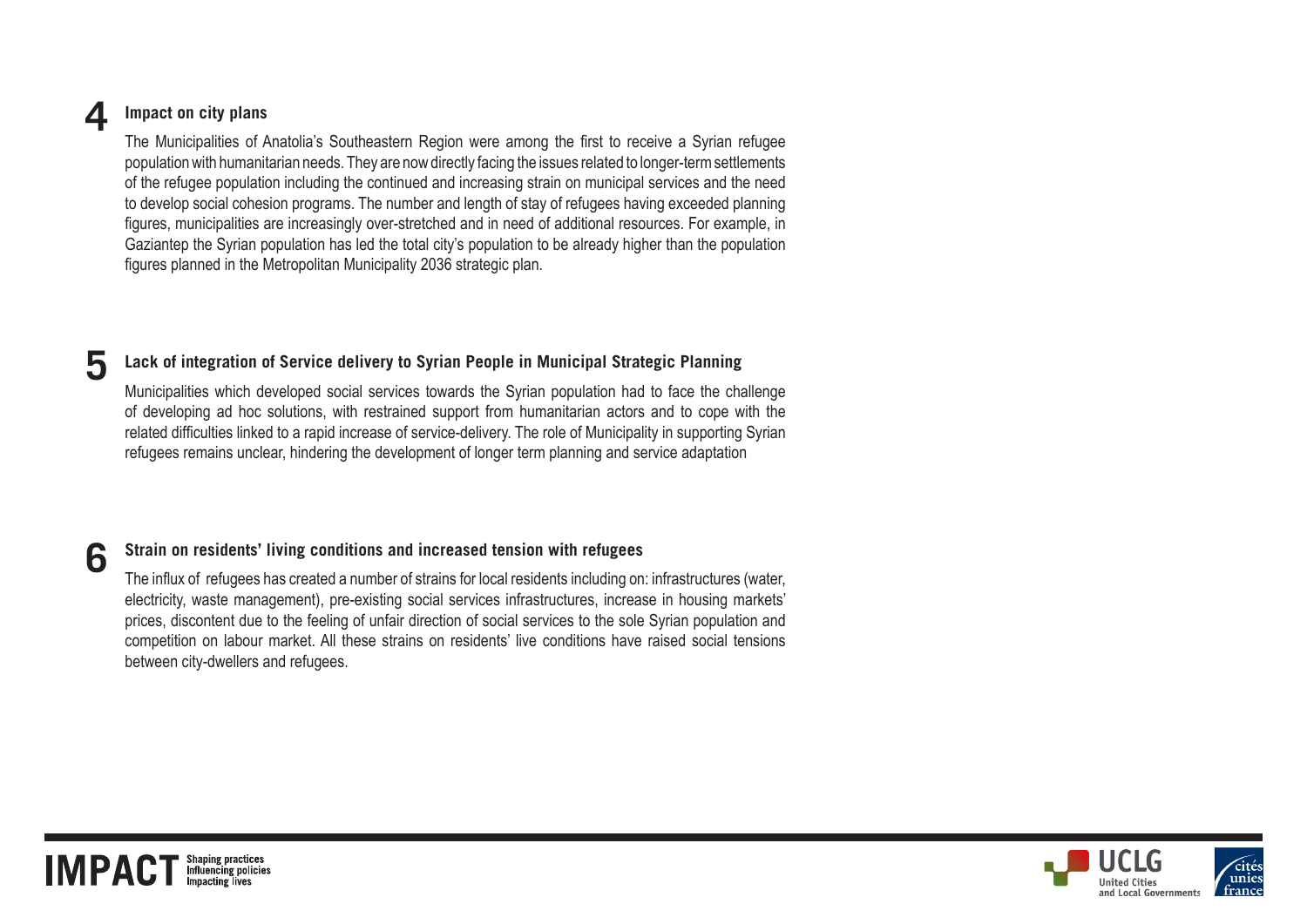### **1 Ensuring territorial coordination between the municipality and humanitarian actors**

As the closest level of government to the citizens the Municipality could play a key role in facilitating the coordination between the different actors responding to the refugee influx. Platforms could be strengthened / established to promote coordination and synergies among all partners, including municipality as well as international, Turkish and Syrian humanitarian actors. Increased information sharing and joint planning would increase the effectiveness of targeting and resource allocation.

#### **Establishing relevant tools to facilitate understanding of local structures, notably by international actors 2**

To overcome existing problems of miscommunication between different actors, it has been proposed to prepare a brochure for NGOs and International Organizations explaining the role of the Metropolitan Municipalities as well as the different department relevant to activities of the mentioned institutions.

### **3 Ensuring the balance between service delivery to regular residents and refugees**

Gaziantep Metropolitan Municipality successfully integrated the arrival of refugees in its strategic planning. This puts the Metropolitan Municipality in a favorable position to take a leading role to promote a balance between service delivery to regular residents and refugees.

# **Best practice: The Sub-Directorate for Migration Affairs of Gaziantep Metropolitan Municipality.**

The Metropolitan Municipality along the years of the crisis has been active in providing assistance to the refugees population. Humanitarian needs (distribution of blankets, first aid, aid in kind etc.) has evolved over time into the provision of sustained social services to address the needs of a population settled in the city on a middle-term perspective. The Sub-Directorate for Migration Affairs of the Metropolitan Municipality of Gaziantep is a municipal innovation which allows to a reinforced cityscale migration-related activities management and vision. Gaziantep Metropolitan Municipality has been the first and only municipality in Turkey to establish such directorate. The department has enabled coordination of all municipal activities related to the crisis, as well as planning for longer term approaches. It is also a very important step in terms of formal recognition of the role of municipalities in migration management. Many metropolitan municipalities are asking for such department to be established with relevant financial provision from the central state. They also require Gaziantep to provide support and training to their staff in this regard.

# **Best practice: Vocational Training Center**

UNDP is currently supporting waste management capacities of the municipality. As informal economic activities and the size of the impoverished population has been growing, it is important to provide livelihoods opportunities to both host and displaced communities. In order to support livelihood opportunities for refugees UNDP, in partnership with Gaziantep Metropolitan Municipality and Gaziantep Chamber of Industry, has established a Vocational Training Centre for refugees.



### Shaping practices<br>Influencing policies **IMPACT**